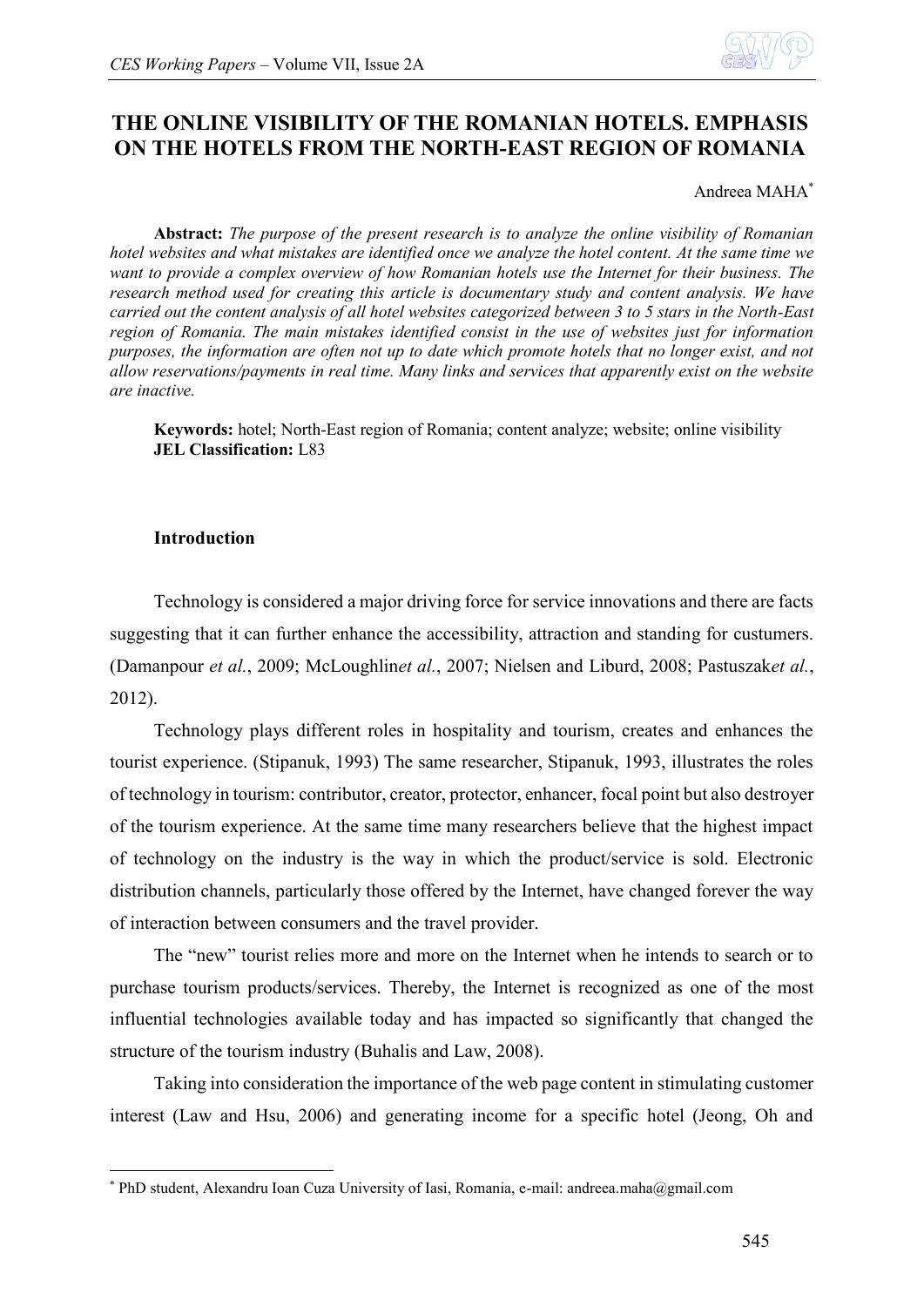Gregoire, 2003), there were attempts made by hospitality researchers of assessing hotels website functionality.

Along with reviewing the literature, a content analysis of hotels websites is considered to be essential. Content analysis is a formal approach of the qualitative data analyze. According to McNeill (1990), content analysis is a method of systematic analysis of the content of the nonstatistical materials in such a way that it is possible to extract statistical inferences. Reviewing the literature we conclude that this technique has found applicability in tourism research. In tourism industry, through content analysis we can study materials as: travel agencies brochures, promotional materials of selected destinations, travel packages available on the Internet, TV or radio, websites, etc.

This paper deals with the impact of the Internet and social media on the hotel industry. In particular, it points out how the rules of the game have changed in today's dynamic and global environment and how hotels need to operate if they are to succeed from a long-term perspective. Likewise, it outlines how activities on both the buy-side and sell-side can be enhanced through the implementation of internet-enabled technologies. Furthermore, the paper highlights barriers that might inhibit further development of e-business.

## **Purpose**

The purpose of the present research is to analyze the online visibility of Romanian hotel websites and what mistakes are identified once we analyze the hotel content. At the same time we want to highlight how important it is for a hotel to own a functional website. We want to produce data and information that can be used by small and large hotels to evaluate their current actions and develop further strategies.

The objectives of this research are:

•To identify the number of hotels, rated three to five starts, from the North-East region of Romania, that utilize the Internet;

•To provide managerial implications and also suggest recommendation for hoteliers to improve the usefulness of the site and their Social Media accounts.

•To identify the major mistakes made by hoteliers when using the Internet.

# **1. Methodology**

We carried out content analysis of all hotel websites available categorized between 3 to 5 stars in the North-East region of Romania. We analyzed 80 webpages; this was the number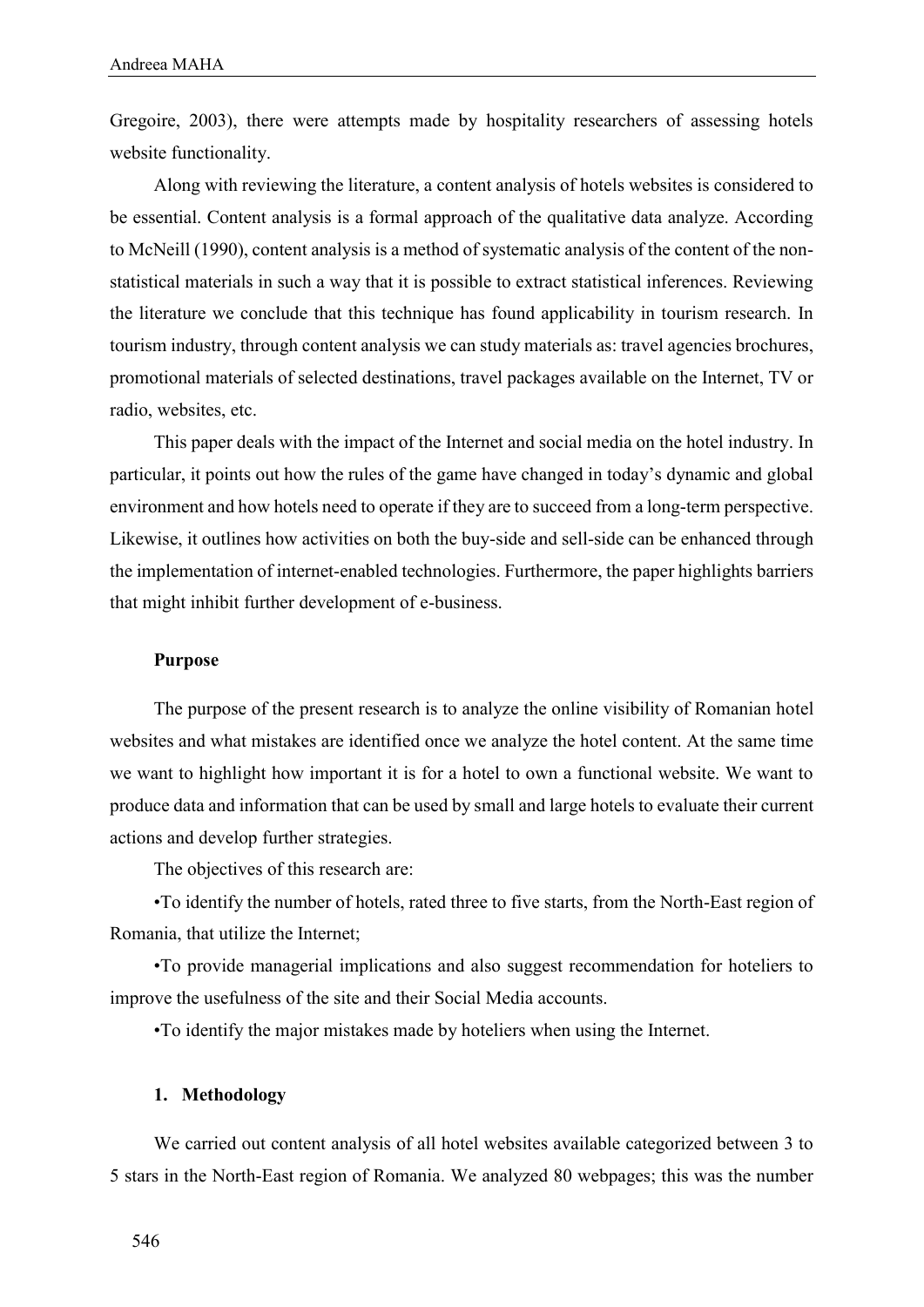of hotels that have a functional webpage out of a total of 84 hotels. Each website was verified, we focused on 7 criteria's: the existence of a website, an e-mail address available, Social Media presence (Facebook, Twitter and YouTube), online booking possibility, the number of foreign languages available, in order to analyze the online presence of each hotel. We used the information obtained after the content analysis to create a bigger picture of the online hotels presence in the North-East region of Romania.

Data were collected through web observation, by visiting hotels websites by using Google Chrome browser, analyzing a series of criteria's and by using a specialized software instrument (Microsoft Excel) to analyze the gathered data. For each website we took under consideration the following criteria's: the existence of a functional website  $(C1)$ , a way of contact/e-mail address (C2), analyzing the presence of hotels in the Social Media environment (Facebook (C3), Twitter (C4), YouTube (C5)), the possibility to realize an online reservation (C6), number of available languages on site (C7).

The presence and visibility of each of the 84 hotels was assessed at the end of the year 2014. In all the situations, the official presence of each hotel was searched on each channel assessed. Where the official presence was not immediately found, the first three pages search results were examined to try to establish the hotels official webpages. Instantly, one possible study limitation can be that the official page may have been missed as it did not feature in the first three pages search results. The worst part is that the same mistake would be made by the potential customers searching for that hotel that is why we considered this error an acceptable one. To collect the data, both manual and automatic techniques were used, with a team of three researchers cross validating the findings. Data was tabulated and afterwards analyzed using Microsoft Excel program.

## **2. Population and sample**

The services offered on hotel websites were registered through an extensive web search. Searching the Internet to study and identify online practices it is very common in the literature. (Sigala, 2003).

The investigated population is represented by accommodation structures from hospitality industry. The sample is represented by hotels, rated three to five stars, located in the North-East region of Romania. The study was made on the entire studied population, namely the 80 hotels that currently have a website, out of 84. We have selected the hotels to analyze from a public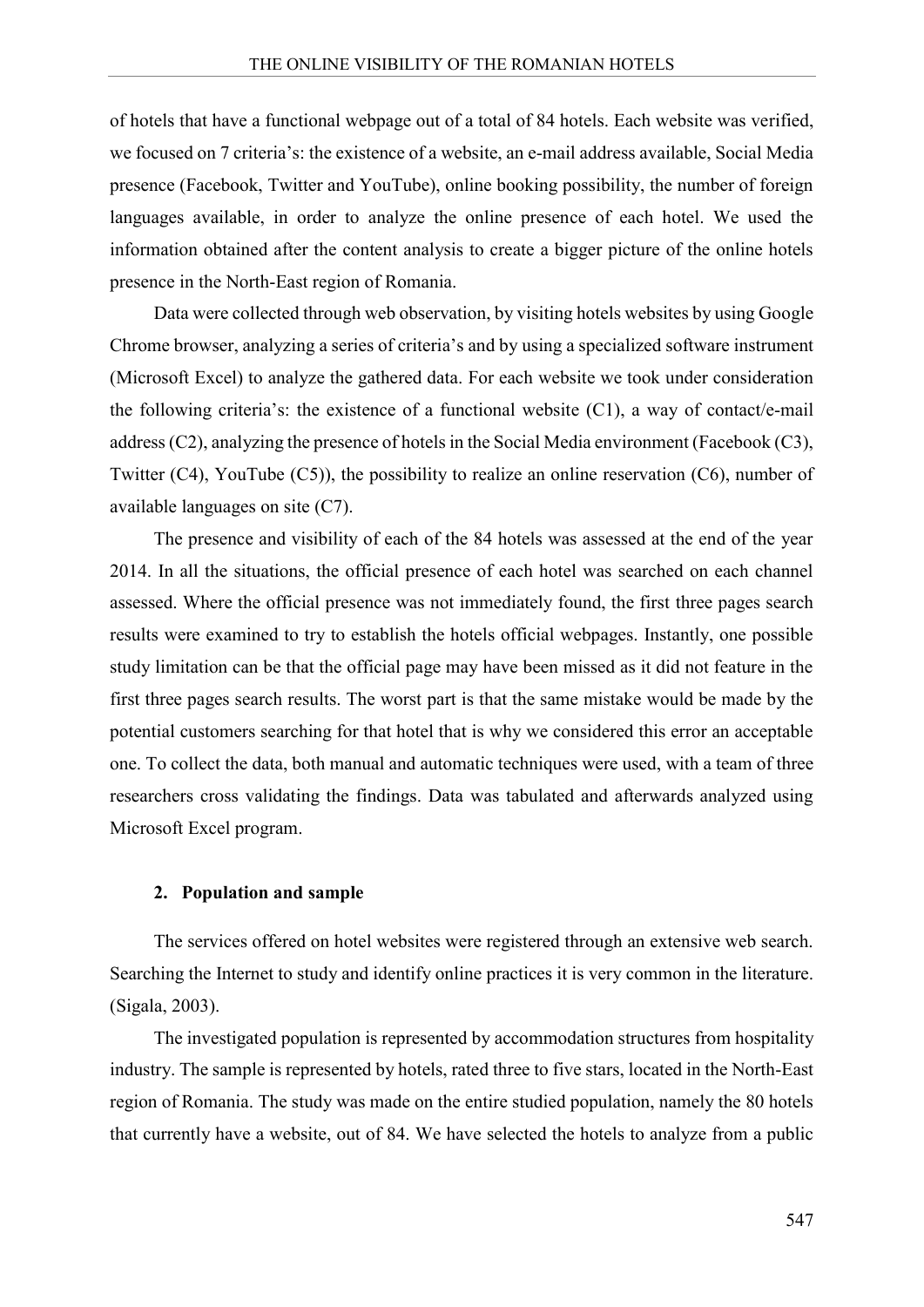data base provided by the National Authority for Tourism for Romania. According to ANT, in 2014, in Romania there were 1071 hotels rated three to five stars.

#### **3. Results**

Following the analysis made by Maha, 2015, it was observed that North-East's hotel units own in a 95% proportion an online presence. We cannot say the same thing about their presence on the Social Media platform. Surprisingly, most of the hotels we have analyzed have a functional website, 80 out of 84 hotels.

We also noticed that the presence in Social Media is at the opposite pole (compared to the number of existing web pages), so that only 48 hotels have a Facebook page, 10 hotels have a Twitter account and 10 hotels have an YouTube account. Of the three networks we notice that Facebook is the most used network by hoteliers in the North-East region of Romania, Twitter and YouTube are apparently not that popular.

Most of the hotel units use the website not only for presentation and promotion, but also as a tool in order to conduct online reservations and payments. We can observe that the hotels analyzed have not completely embraced online reservation system and that most of them do not employ booking engines to streamline reservation processes. 67% of the observed hotels provide online booking opportunities though they do not offer real-time reservation payment. The websites that have a more complex content are those that are part of a national or international chain hotel (such as Hotel Ramada, Best Western Bucovina, Continental etc.) (Maha, 2015).



**Figure 1 – Results of the Social Media activity of the analyzed hotels**

Source: Maha, 2015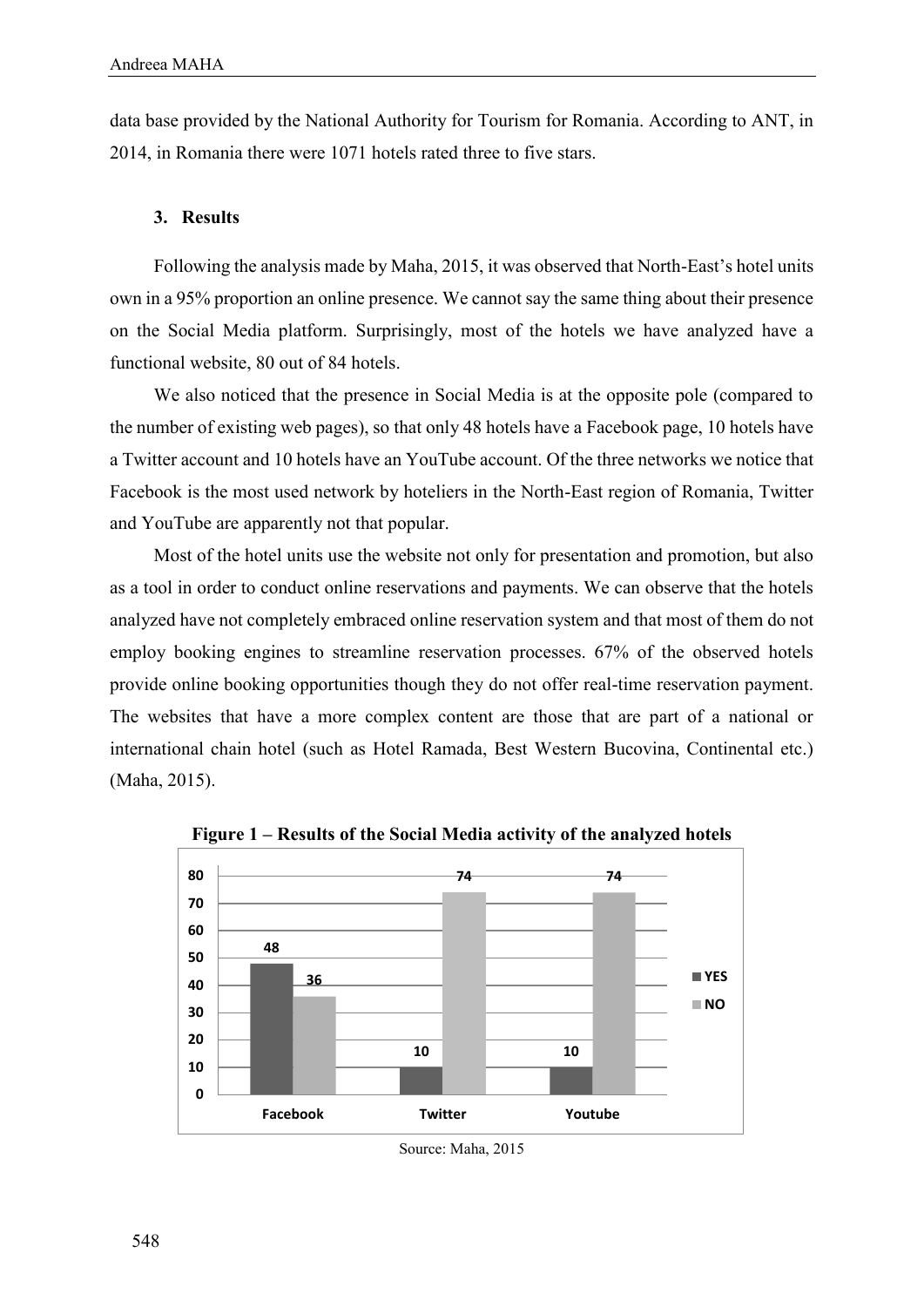Being present online represents the first step in order for a hotel to be successful it has to be noticed by consumers. Every channel (even we speak about the website or the Social Media platforms) has a way to indicate support or just to keep in touch with their clients. A site can have a newsletter where the client can sign up, on Facebook we can count the number of Likes, on Twitter the number of Followers and YouTube has the number of Subscribers (Miller, 2010).

Independent of the level of the visibility, to be successful hotels also need to interact with their current and potential clients. Social Media channels provide a unique opportunity to contact the interested groups in the field – because those consumers already chose to follow your brand. It is very important to be visible and present, but the most important is to keep generating activity in the form of posting, tweets, add/share videos and photo submissions.

From the research made, we also observed that 43% of the webpages analyzed have the language on site Romanian and 51% have more than two languages (usually next to Romanian is English language). It is well known that every site will be more visible of the content can be translated in an international language.



**Figure 2 - The number of languages used by hotel websites**

Source: Author's own compilation and adaptation based on the content analysis of the websites

The main mistakes identified consist in the use of websites just for information purposes, the information are often not up to date, and less to make reservations/payments in real time. Many links and services that apparently exist on the website are inactive. Social Media accounts are not used at their full capacity and from the total number identified on each segment, not all have a direct reference from their own site, for example in case of Facebook 31 out of 48 can be identified, with Twitter 7 out of 10 hotels and on YouTube 7 out of 10.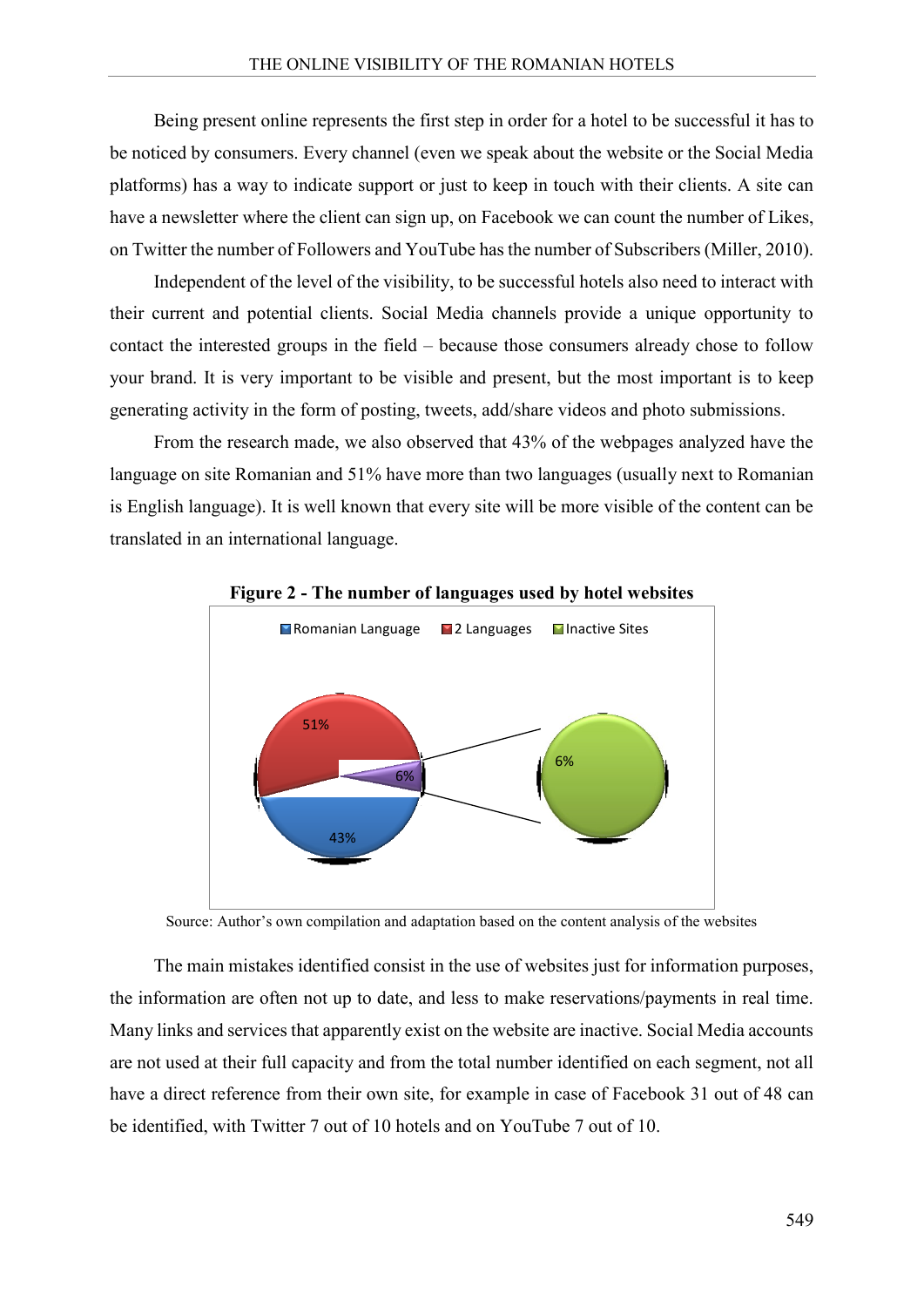The identified mistakes represent a weak point for the Romanian tourism because electronic tourism represents the easiest method to promote ourselves over the borders. Even the General Secretary of UNWTO (United Nations World Tourism Organization), Taleb D. Rafai, specified that Romanian tourism has to be promoted especially through Social Media channels, and also through participating at fairs and conference in the field.

# **4. Limitations of the research**

The most important limitation is considered to be the consistency of the sample we used. We only investigated the hotels (rated 3 to 5 stars) from the North-East region of Romania. A sample including all the hotels from Romania would have given a more realistic view of the online presence. Also a quantitative approach would be recommended. Another possible study limitation can be that the official page may have been missed as it did not feature in the first three pages search results. The worst part is that the same mistake would be made by the potential customers searching for that hotel that is why we considered this error an acceptable one.

# **Conclusions and recommendations**

Using electronic tourism by hotels can bring them more benefits. Previous research has shown that tourists who searched the Internet tend to increase the length of stay compared with those who consult other sources of information. Also, the Internet allows their consumers to interact dynamically with the hotel. Rapid transfer of data over the Internet accelerates the time of response and the result is that both hotels and consumers save time and money. (Babaita, C. *et al*., 2010)

The purpose of this study was to provide useful information both for the website developers and for the hotel products (services) providers. We believe that being present online, it represents, without doubts, a competitive advantage. The public institutions, as the National Authority for Tourism (ANT), will be able to fill in their data base with a more updated data and also they can extend their field of information adding next to the name of hotels: the official website, the e-mail address, the official Social Media accounts and so on. It is well known that potential tourists will take into consideration an official authority and this can increase the confidence in Romanian tourism.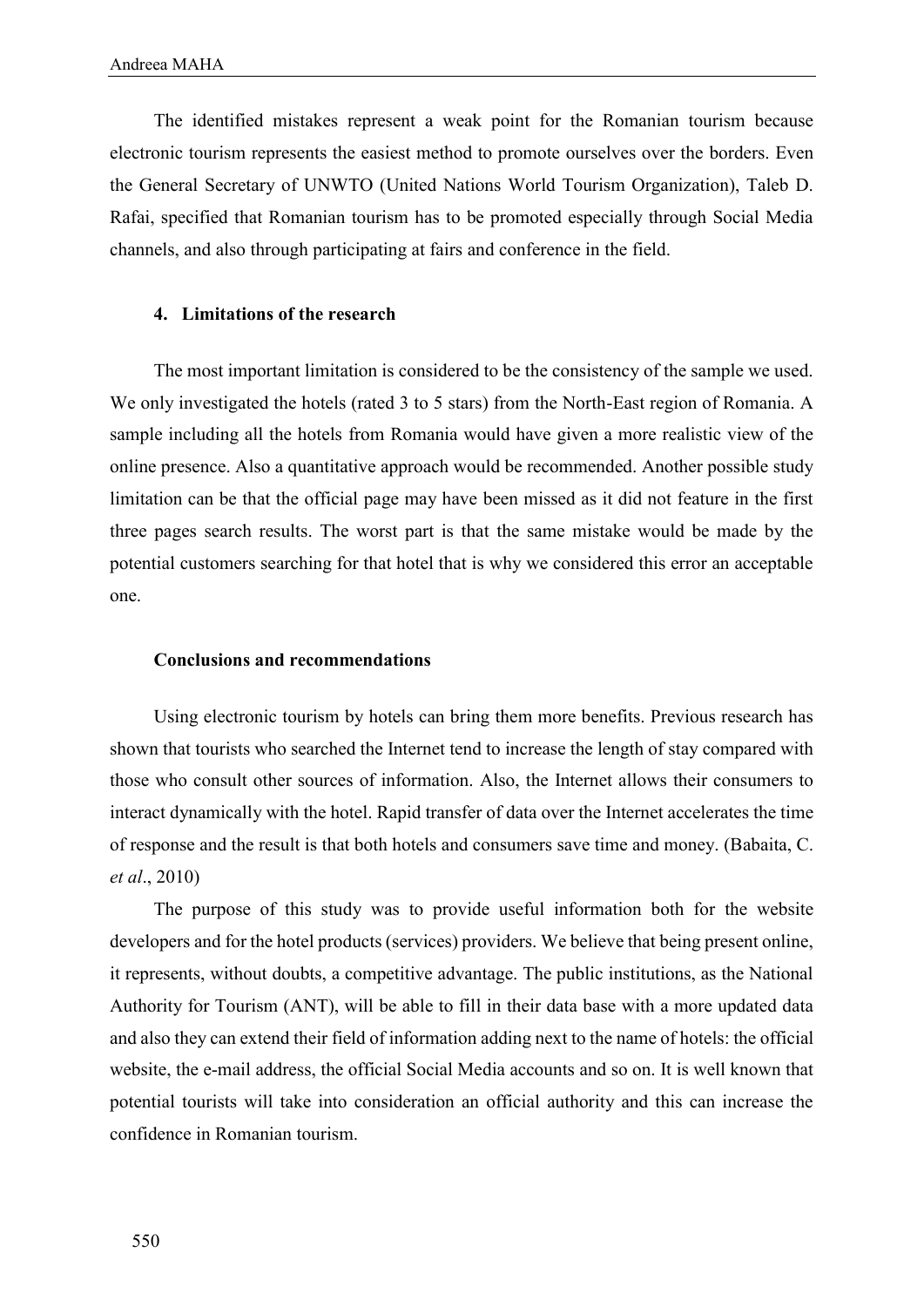The interested parties involved: companies, consumers, the government and even the social culture.

Recommendations for the decision makers, entrepreneurs and practitioners in the Romanian tourism industry:

- The Government should develop a national vision, a strategic plan and suitable policies for e-tourism activities;

- Both policy makers as well as the entrepreneurs should work together to increase the awareness of electronic commerce through training and education for the interested parties, employees and consumers.

Through this paper we aim for the hotelier managers to:

• be able to select the load of information provided by the website they manage, keeping or adding only relevant information;

• be capable to improve their competitive position;

• positively influence consumer purchasing behavior.

The most frequent Mistakes identified:

- incomplete information left on the website: for example there were parts of the web page filled with the "Lorem Ipsum" text instead of having the necessary information; also old posts were left on the site not updated;

- we came across several websites with errors or actually that were not working;

- "blog" sites were identified, with non-attractive design;

- websites domain name was not related with the hotel name, which made our search very difficult in search for the official webpage (for example Zimbru Hotel was finally identified on the web domain: ww.rarau-turism.ro);

We recommend that Romania has to start investing in promoting its values, traditions and the areas with touristic potential. Compared to other parts of Europe, in Romania we have quality touristic products, so we need to promote ourselves so that the world may get to know our country.

Our country should identify the competitive advantages of its touristic destinations, opportunities and challenges for the development of a better tourism strategy. Romanian tourism must be promoted especially through Social Media, at trade shows and conferences in this field.

We also recommend that in the future Romania should focus on attracting tourists from European countries, such as Hungary, Germany, Poland, but also those from Russia, Asia or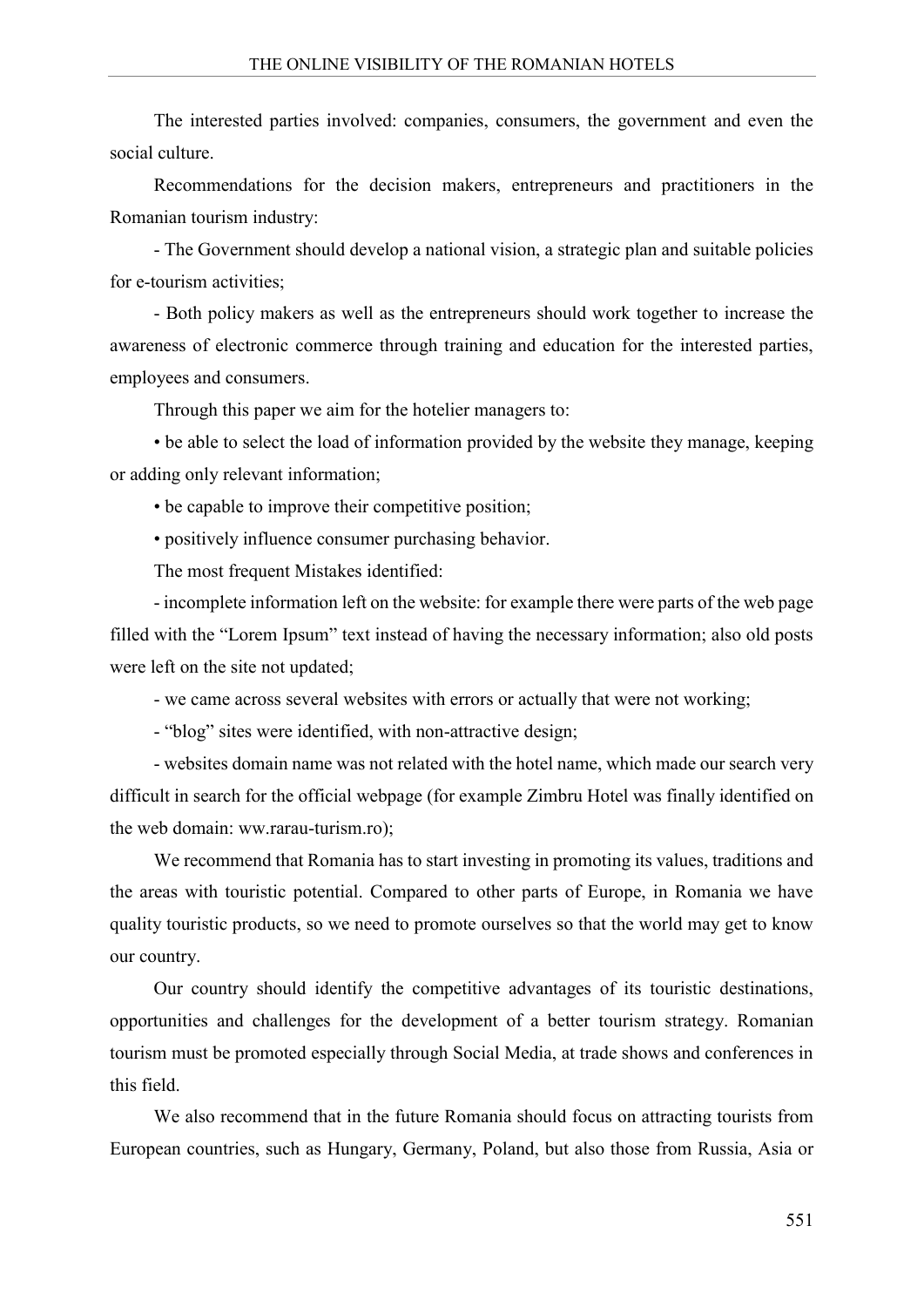America. Promotion should be done primarily through Social Media, taking into account that 1 in 3 people choose their holiday destinations from the Internet.

### **Further research**

Necessary for improving the importance of the present study, an expansion of the sample is required, because analyzing the online presence of all 1071 hotels from Romania, rated three to five stars, will provide a complete picture of the online visibility of Romanian hotels. Another area of interest would be a comparative approach of the online presence by regions of Romania. Interesting to approach is to evaluate the performance of Romanian hotel websites.

#### **Acknowledgement**

This work was financially supported through the project "Routes of academic excellence in doctoral and post-doctoral research - READ" co-financed through the European Social Fund, by Sectoral Operational Programme Human Resources Development 2007-2013, contract no POSDRU/159/1.5/S/137926.

#### **References**

- Babaita, C. Ispas, A. Ghenescu, R. F. and Halalau, A. (2010), *E-Tourism – An Important Element Between Hotel And Travel Agency Professional Relationship in Entrepreneurship In The Hospitality Industry*, First Edition, Cluj Napoca.
- Buhalis, D. and Law, R. (2008), "Progress in information technology and tourism management: 20 years on and 10 years after the Internet - The state of eTourism research", *Tourism Management*, Vol. 29, Issue 4, pp. 609-623.
- Damanpour, F, Walker, RM and Avellaneda, C.N. (2009), "Combinative effects of innovation types and organizational performance: A longitudinal study of service organizations"*, Journal of Management Studies*, Vol. 46, Issue 4, pp. 650-675.
- Jeong, M., Oh, H. and Gregoire, M. (2003), "Conceptualizing Web site quality and its consequences in the lodging industry", *International Journal of Hospitality Management*, Vol. 22, Issue 2, pp. 161-175.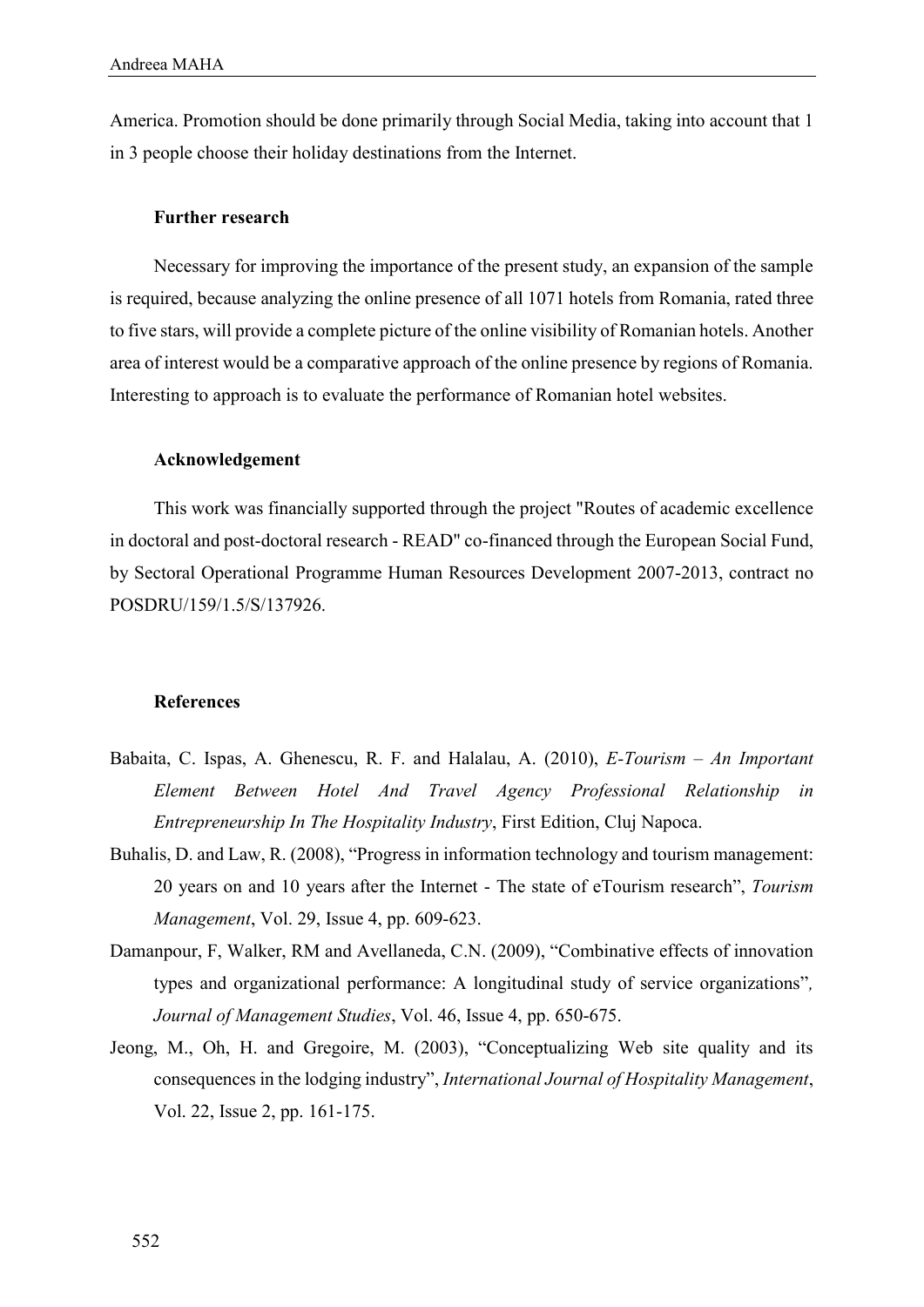- Law, R., and Hsu, C. H. C. (2006), "Importance of Hotel Website Dimensions and Attributes: Perceptions of Online Browsers and Online Purchasers", *Journal of Hospitality and Tourism Research*, Vol. 30, Issue 3, pp. 295-312.
- Maha, Andreea (2015), "The Challenges and Opportunities of Social Media in the Hospitality Industry. A Study of the North East Region of Romania", *EIRP Proceedings*, Vol 10.
- McLoughlin, Jim, Kaminski, Jaime and Sodagar, B. (2007), *Technology strategy, management and socio-economic impact Heritage management series*, Archaeolingua, Budapest, Hungary, ISBN 9789638046871
- McNeill, P. (1990), *Research Methods*, Second Edition, Routledge, London.
- Miller, R. (2010), *The 2011 Entertainment, Media and Advertising Market Research Handbook,* MarketResearch.com.
- Nielsen, N. C. and Liburd, J. (2008) "Geographical information and landscape history in tourism communication in the age of Web 2.0 : The case of the Salt River Bay National Park in St. Croix of the U.S. Virgin Islands", *Journal of Travel and Tourism Marketing*, Vol. 25, No. 3-4, pp. 282-298.
- Pastuszak, Z., Huey-Pyng Shyu, S., Tzong-Ru, L., Anussornnitisarn, P. and Kaewchur, O. (2012), "Establishing interrelationships among organisational learning, innovation and performance in International"*, Journal of Innovation and Learning,* Vol. 11, Issue 2, pp. 200-215.
- Sigala, M. (2003), "Developing and Benchmarking Internet Marketing Strategies in the Hotel Sector in Greece"*, Journal of Hospitality and Tourism Research*, Vol. 27, Issue 4, pp.  $375 - 401$ .
- Stipanuk, D. M. (1993) *Tourism and Technology: Interactions and Implications*, Tourism Management.

#### **Websites**

www.hoteldecebal.ro www.hoteldumbrava.ro www.emdacademy.ro www.helenhotel.ro www.clubkaro.ro hoteltrotus ro www.coroanamoldovei.ro www.hoteldobru.ro www.hotelslanicmoldova. ro/

hotelnemira.ro/ www.slanichotels.ro/ www.hotelbelvederebotos ani.ro www.complexeuropa.com www.maria-hotel.ro/ www.hotelpremierbotosa ni.ro/ www.hotelrapsodia.ro/ www.texclub.ro/

www.hotelastoria.ro/ www.bellaria.ro/ www.mmb-cazare-iasi.ro/ www.ciric.ro/ www.hotel-diplomat.ro/ www.hoteldorobanti.ro/ www.hoteleuropa.ro/ www.grandhoteltraian.ro/ www.hotelindiana.ro/ www.lacastel.com/ www.hotel-majestic.ro/